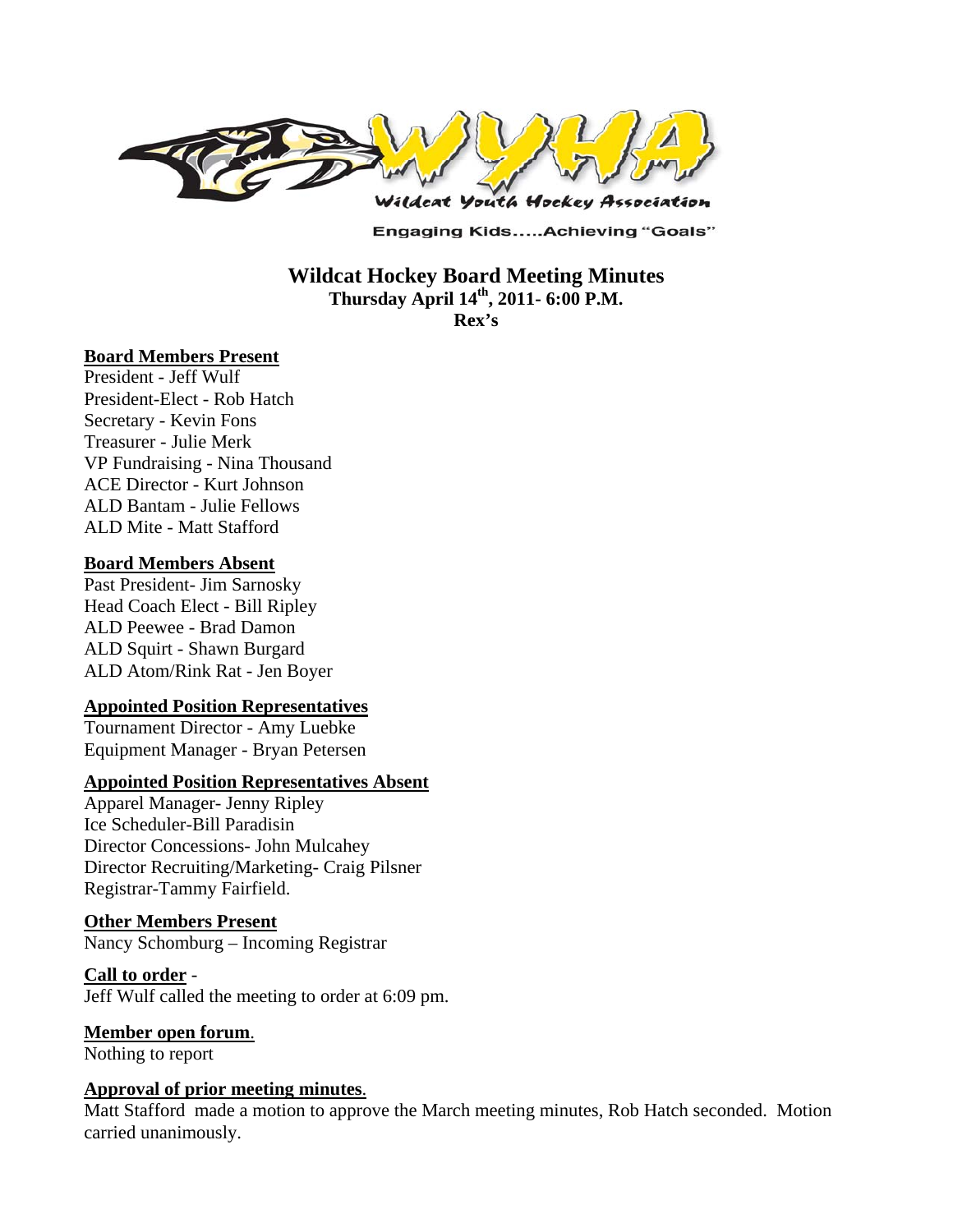# **Approval of agenda**

Rob Hatch made a motion to approve the agenda with additions, Nina Thousand seconded. Motion carried unanimously.

# **Approval of bills –**

Kurt Johnson made a motion to approve the outstanding bills, other than the Ice Pond Ice Bill pending concessions credit, Julie Fellows seconded. Motion carried unanimously.

# **Reports:**

#### **Treasurer:**

Reviewed Current Statements.

**LTP:**  Nothing to report

**Atom/Rink Rat:**  Nothing to report

**Mite ALD :.**  Nothing to report.

**Squirt ALD:**  Nothing to report.

**Pee Wee :**  Nothing to report.

**Bantam:**  Nothing to report.

**Equipment :**  Nothing to report.

### **Fundraising:**

- Annual Appeal consideration Nina Thousand made a motion to move forward with an appeal to the club members for donations towards equipment, wording pending formal board approval (this may help in securing grants moving forward). Rob Hatch Seconded. Vote 4 for, 2 against, motion passed. Nina to prepare the wording and get to the board for approval.
- Raffle Discussion on all cash prizes, 50/50 raffle, other possible changes. Looking to try to secure cash donations for prizes as a fall back some of the raffle earnings would go toward cash prizes. Tickets to be \$10 vs \$5 with each family still receiving \$100 in tickets. Looking at distributing tickets at tryouts with the raffle sometime in quarter one of 2012.
- Update on Tourism grant Submitted, looks very good to receive some money, not sure of the amount yet.
- Bucky Book application Sent in, will be an individual fundraiser again this year.
- April concession hours Not filling the hours in April, however, these were "bonus" hours and the rink was filling anything we don't pickup without any issues.
- POH under way, need 2 more chairpersons

**Apparel:**  Nothing to report

**Registrar-**Nothing to report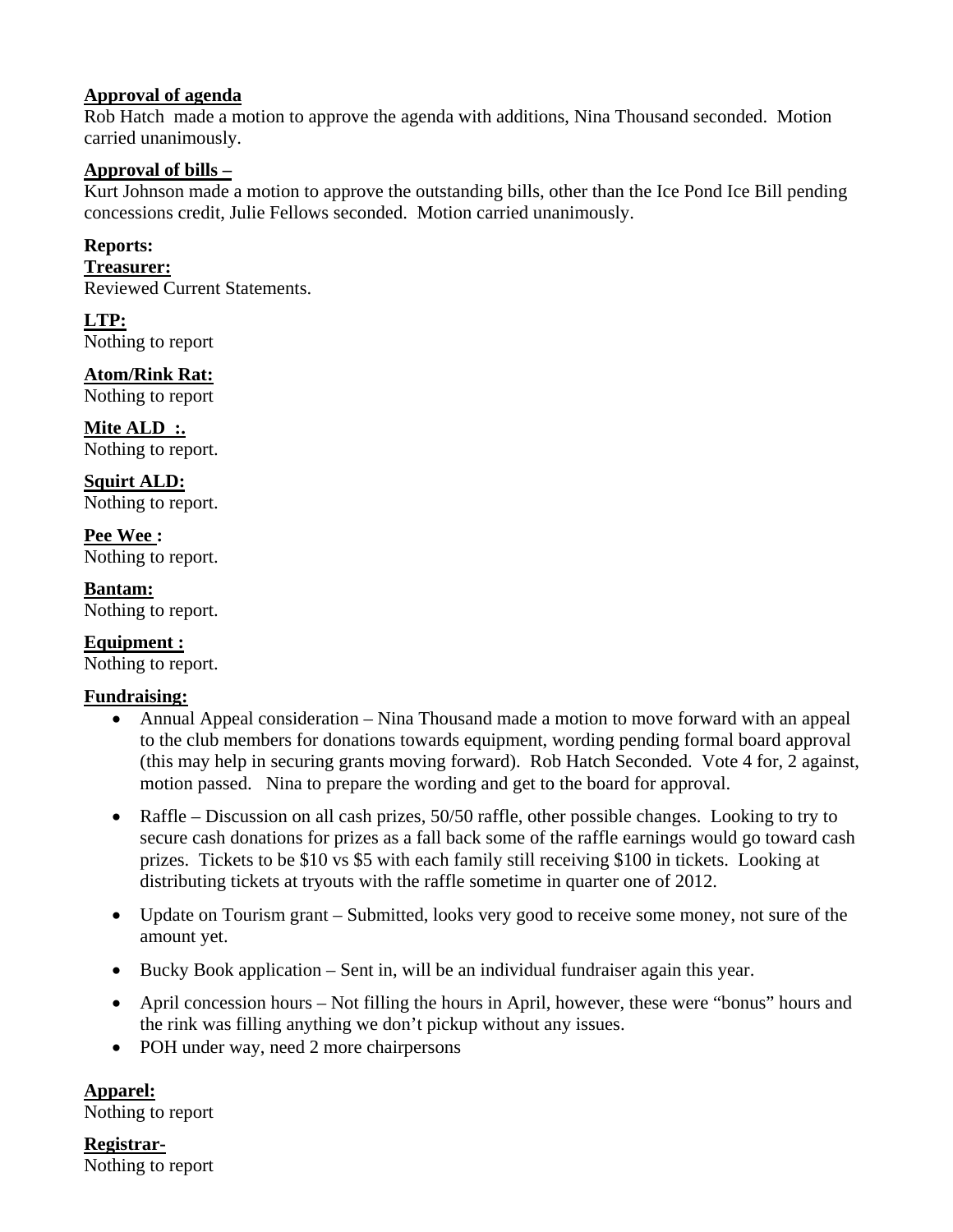## **Ice scheduler-**

Nothing to report.

**Tournament Director:**

Nothing to report

# **Marketing Director:**

Nothing to report

# **Ace Director:**

Spring LTP update – Good turnout, need to focus on the entry level kids who have problems standing up. Need a higher coach to skater ratio for these skaters (parents or helpers on the ice for them?). We should discuss the whole issue of parents on the ice (there are pro's and con's).

# **Old Business:**

Concessions sub-committee recommendations

A draft proposal was presented, we will review and modify as needed to finalize for the 2011/2012 season and the handbook.

### ADM sub-committee update/discussion

Discussed the agreed upon Region 4 League format. Mites (U8) will be ½ ice with goalies and scheduled cooperatively similar to the current Rink Rat league (this league is replaced by the Mite Red White Blue league). Mini-Mites will be identical to the current Atom league with ability level separation (Red/White/Blue). We will have more home games vs. the current (current format was set before we had a rink and they will update).

### Elections timeline & update

**2011-2012 WYHA Board - Appointed positions:**  Equipment Manager Marketing Director Concessions Director Apparel Manager – Looking at a 2 person option Ice Scheduler – Bill Paradisin Tournament Director – Mike Thompson Registrar – Nancy Schomburg

Year-end meetings' update (10 minutes):

- Awards Banquet  $4/17$  (2 4 at WHS small auditorium) Nina will get out a reminder and note about the location change.
- Annual Meeting  $-4/20$  (7 8:30 at WHS)
	- o Financial recap (onscreen, hard copies available on request), accomplishments, ADM and volunteer hours, Fundraising and volunteer events, Election Results, call for open appointed positions.